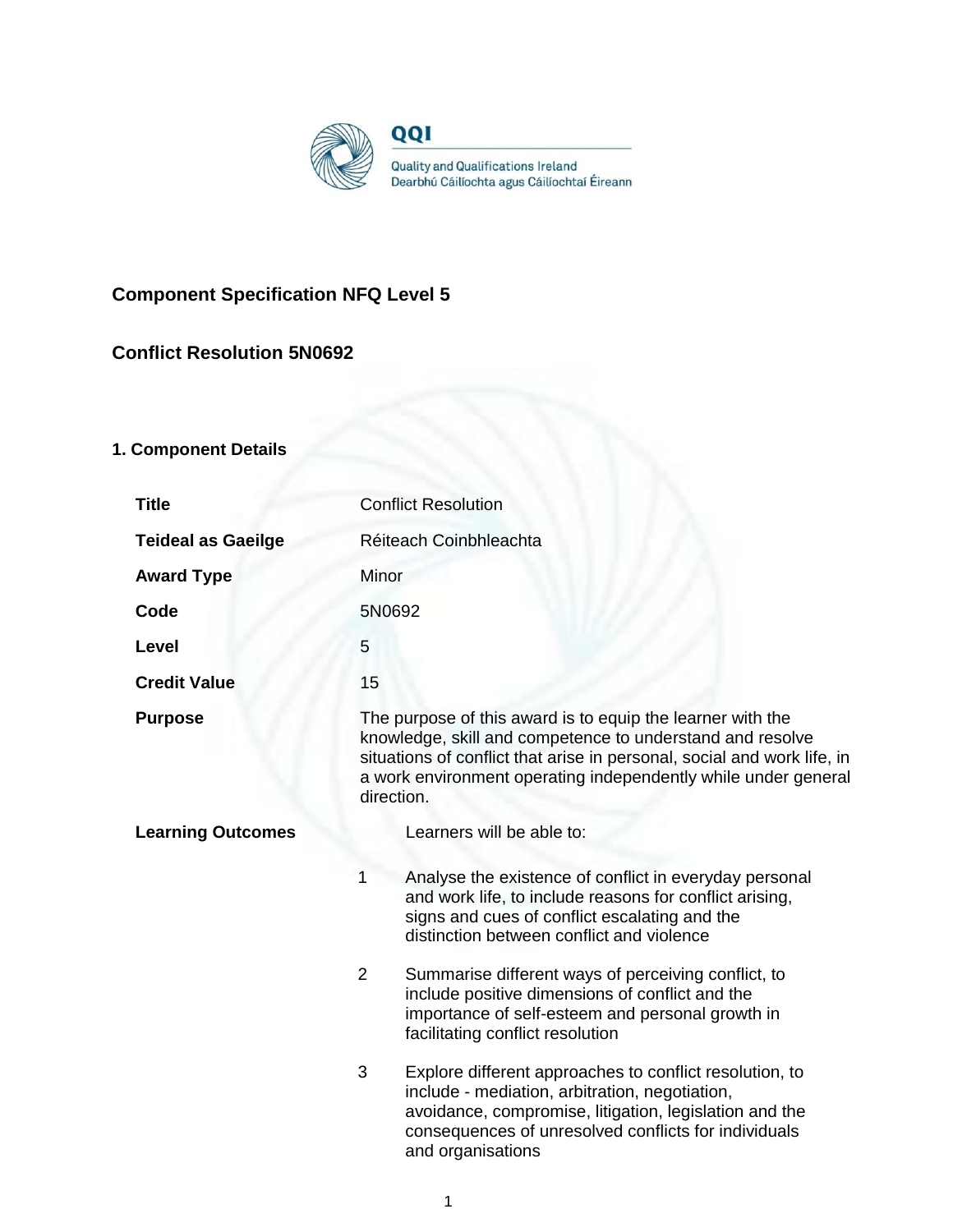- 4 Communicate clearly with others in social and workrelated situations where conflict may arise, to include - use of active listening skills, an ability to ask nonaccusatory questions, and appropriate use of 'you' and 'I' statements
- 5 Assess personal actions and reactions in situations where conflict has arisen, to include - making the distinction between an emotional and intellectual reaction and the impact of personal actions and reactions on others and on the turn of events
- 6 Communicate a wide range of emotions appropriately
- 7 Exchange feedback with others, to include clear articulation of views and intentions, careful listening, analysis of arguments and underlying values, and the ability to summarise complex statements
- 8 Use language to de-escalate conflict, to include paraphrasing demands and statements, reframing inflammatory and aggressive statements, making observations without interpretation
- 9 Distinguish between requests, demands, positions, interests and points-of-view
- 10 Summarise the key principles of mediation, to include examples of mediation, issues related to trust, and the importance of confidentiality, neutrality and balance.

#### **Assessment**

**General Information** All assessment should be planned in accordance with the programme assessment strategy developed as part of the programme submission for validation. See **Policies and Criteria for Validation of Programmes.** Assessment should be undertaken consistently and reflect current assessment guidelines. See [www.qqi.ie.](http://www.qqi.ie/) 

> All FET assessment is criterion referenced. Successful achievement of the award is based on learners attaining the required standards of knowledge, skill or competence consistent with the **minimum intended programme learning outcomes**.

The techniques set out below are considered the optimum approach to assessment for this component. In exceptional circumstances providers may identify alternative assessment techniques through the provider's application for programme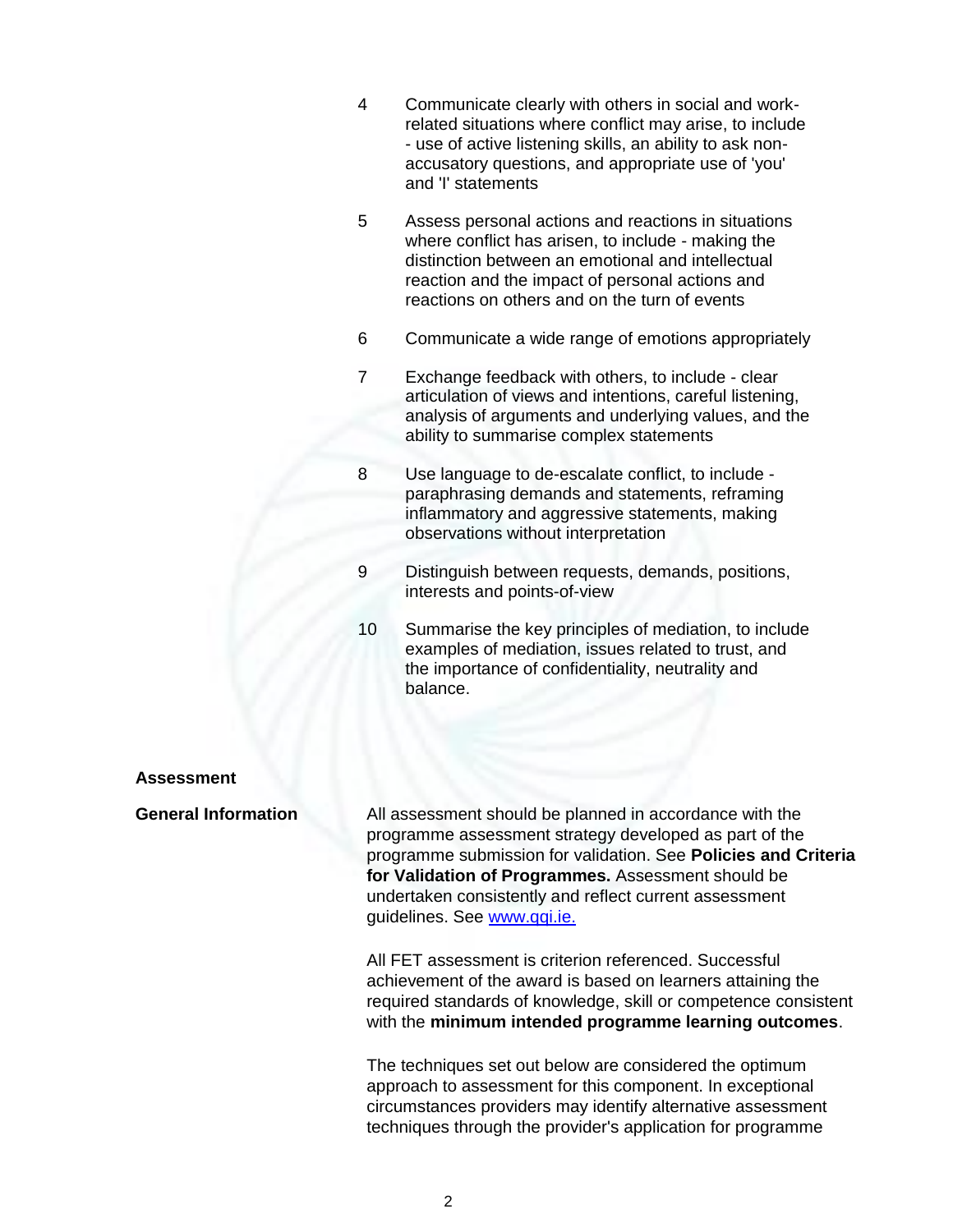|                              | validation which are reliable and valid but which are more<br>appropriate to their context.                                                                                                                                                                   |                                                                                                                                                                                                          |
|------------------------------|---------------------------------------------------------------------------------------------------------------------------------------------------------------------------------------------------------------------------------------------------------------|----------------------------------------------------------------------------------------------------------------------------------------------------------------------------------------------------------|
|                              | Assessment of a number of components may be integrated<br>across programmes for delivery, provided that the learning<br>outcomes of each minor award are assessed.                                                                                            |                                                                                                                                                                                                          |
|                              | each learner's achievement is separately assessed.                                                                                                                                                                                                            | Group or team work may form part of the assessment, provided                                                                                                                                             |
|                              | assessment. See current FET validation guidelines at<br>www.qqi.ie.                                                                                                                                                                                           | All providers are required to submit an assessment plan as part<br>of their application for programme validation. Assessment Plans<br>will include information relating to scheduling and integration of |
| <b>Assessment Techniques</b> | knowledge, skill and competence identified in all the learning<br>below.                                                                                                                                                                                      | In order to demonstrate that they have reached the standards of<br>outcomes, learners are required to complete the assessment(s)                                                                         |
|                              | The assessor is responsible for devising assessment<br>instruments (e.g. project and assignment briefs, examination<br>papers), assessment criteria and mark sheets, consistent with<br>the techniques identified below and QQI's assessment<br>requirements. |                                                                                                                                                                                                          |
|                              | outcome to its associated assessment technique. All learning<br>outcomes must be assessed and achieved in accordance with<br>the validated programme.                                                                                                         | Programme validation will require providers to map each learning<br>the minimum intended module learning outcomes set out in                                                                             |
|                              | Portfolio / Collection of Work                                                                                                                                                                                                                                | 50%                                                                                                                                                                                                      |
|                              | <b>Skills Demonstration</b>                                                                                                                                                                                                                                   | 50%                                                                                                                                                                                                      |
| <b>Description</b>           |                                                                                                                                                                                                                                                               |                                                                                                                                                                                                          |
|                              | <b>Portfolio / Collection of Work</b>                                                                                                                                                                                                                         |                                                                                                                                                                                                          |
|                              |                                                                                                                                                                                                                                                               | A portfolio or collection of work is a collection and/or selection of pic                                                                                                                                |

*A portfolio or collection of work is a collection and/or selection of pieces of work produced by the learner over a period of time that demonstrates achievement of a range of learning outcomes. The collection may be self-generated or may be generated in response to a particular brief or tasks/activities devised by the assessor.*

# **Skills Demonstration**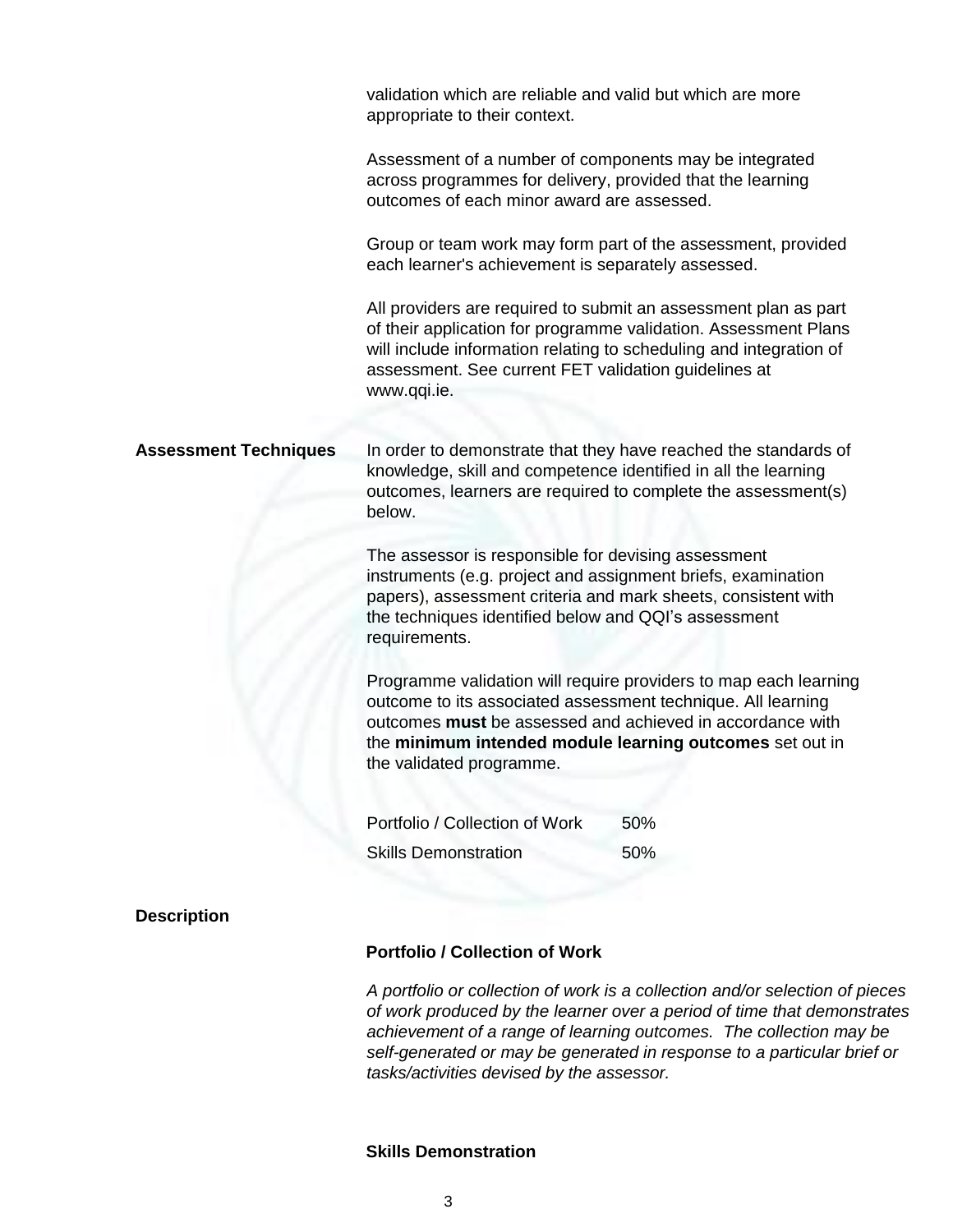|                                                      |                                                                                                                                                                                                                                                                                                                                   | A skills demonstration is used to assess a wide range of practical<br>based learning outcomes including practical skills and knowledge. A<br>skills demonstration will require the learner to complete a task or series<br>of tasks that demonstrate a range of skills.                                                                                                                                                                                     |
|------------------------------------------------------|-----------------------------------------------------------------------------------------------------------------------------------------------------------------------------------------------------------------------------------------------------------------------------------------------------------------------------------|-------------------------------------------------------------------------------------------------------------------------------------------------------------------------------------------------------------------------------------------------------------------------------------------------------------------------------------------------------------------------------------------------------------------------------------------------------------|
| <b>Recognition of Prior</b><br><b>Learning (RPL)</b> | www.qqi.ie                                                                                                                                                                                                                                                                                                                        | To support the development and implementation of RPL with<br>regard to access, granting credit/exemptions and achievement of<br>awards/parts of awards, providers should refer to QQI's<br>Statutory Guidelines for Quality Assurance, the Policies and<br>Criteria for Validation of Programmes and the Principles and<br><b>Operational Guidelines for the Recognition of Prior Learning</b><br>in Further and Higher Education and Training available at |
| Grading                                              | Pass                                                                                                                                                                                                                                                                                                                              | 50% - 64%                                                                                                                                                                                                                                                                                                                                                                                                                                                   |
|                                                      | <b>Merit</b>                                                                                                                                                                                                                                                                                                                      | 65% - 79%                                                                                                                                                                                                                                                                                                                                                                                                                                                   |
|                                                      | <b>Distinction</b>                                                                                                                                                                                                                                                                                                                | 80% - 100%                                                                                                                                                                                                                                                                                                                                                                                                                                                  |
| <b>Specific Validation</b><br><b>Requirements</b>    |                                                                                                                                                                                                                                                                                                                                   | There are no specific validation requirements for this award                                                                                                                                                                                                                                                                                                                                                                                                |
| <b>Supporting</b><br><b>Documentation</b>            | None                                                                                                                                                                                                                                                                                                                              |                                                                                                                                                                                                                                                                                                                                                                                                                                                             |
| <b>Access</b>                                        | To access programmes leading to this award the learner should<br>have reached the standards of knowledge, skill and competence<br>associated with the preceding level of the National Framework of<br>Qualifications. This may have been achieved through a formal<br>qualification or through relevant life and work experience. |                                                                                                                                                                                                                                                                                                                                                                                                                                                             |
| <b>Transfer</b>                                      | Successful completion of this component award enables the<br>learner to transfer to programmes leading to other certificates<br>where this component is a mandatory or an elective requirement.                                                                                                                                   |                                                                                                                                                                                                                                                                                                                                                                                                                                                             |

## **2. FET Award Standards**

QQI award standards are determined within the National Framework of Qualifications (NFQ), [http://www.nfq-qqi.com.](http://www.nfq-qqi.com/) QQI determines standards for the education and training awards that it makes itself and that are made by providers to whom it has delegated authority to make an award. Providers offering programmes leading to QQI awards **must** have their programme(s) validated in accordance with current validation policy (see [www.qqi.ie\)](http://www.qqi.ie/).

Award standards are designed to be consistent with the NFQ's award classes i.e. major, special purpose, supplemental and minor awards. They are expressed in terms of **learning outcomes**  i.e. concise statements of what the learner is expected to know or be able to do in order to achieve a particular award. Learning outcomes for FET awards are contained within the associated specifications: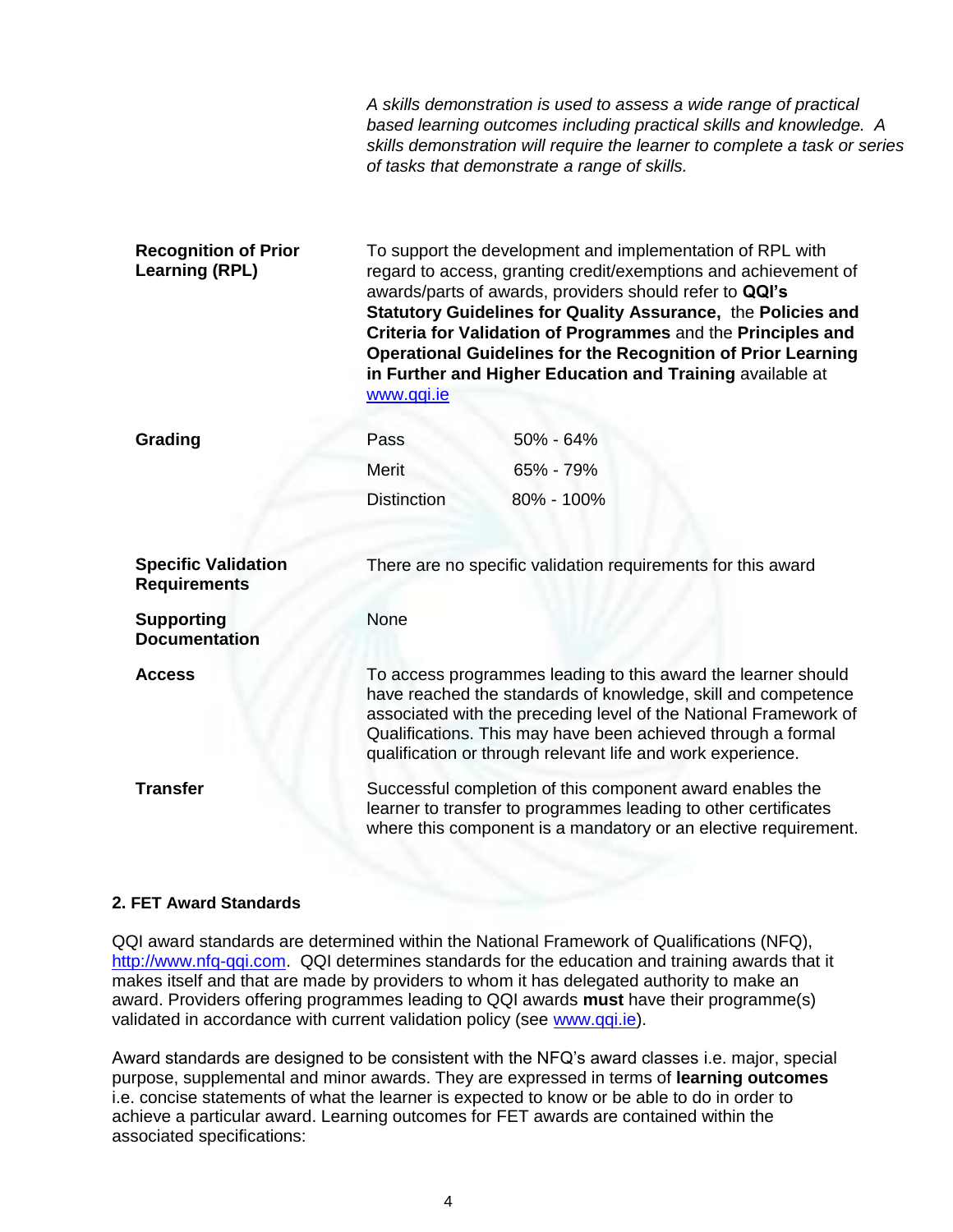| AWARD CLASS            | <b>STANDARDS</b>                      | AWARDS                                                        |
|------------------------|---------------------------------------|---------------------------------------------------------------|
| Major Award            | <b>Certificate Specification</b>      | Certificate (Levels 1 to 5)<br>Advanced Certificate (Level 6) |
| Supplemental Award     | <b>Supplemental Specification</b>     | <b>Supplemental Certificate</b><br>(Level 3 to 6)             |
| <b>Special Purpose</b> | <b>Specific Purpose Specification</b> | <b>Specific Purpose Certificate</b><br>(Levels 3 to 6)        |
| Minor Award            | <b>Component Specification</b>        | <b>Component Certificate</b><br>(Levels 1 to 6)               |

Award standards are thresholds, they describe standards of knowledge, skill or competence to be acquired, and where appropriate, demonstrated, by a learner before an award may be made.

Award standards will be reviewed from time to time as necessary. Minor changes may be made by the QQI executive outside the review cycle where necessary. Changes to standards are published on QQI's website. Providers with validated programmes and providers with delegated authority to make awards are responsible for monitoring relevant standards and making necessary responses to changes.

## **3. FET Credit**

Every FET certificate and component specification includes an FET credit value (Table 1). FET credit is quantified in multiples of 5 FET credits (up to 50 hours of learner effort). Learner effort is based on the time taken by typical learners at the level of the award to achieve the learning outcomes for the award. It includes all learning time involved including: guided learning hours, self-directed learning and assessment.

## **Table 1: FET Credit Values**

| <b>NFQ</b><br>Level | <b>Major Awards</b><br><b>Credit Values</b> | <b>Default Credit</b><br><b>Values Minor</b><br>Awards | <b>Other Permitted</b><br><b>Minor Award</b><br><b>Credit Values</b> | Special Purpose and<br><b>Supplemental Award</b><br><b>Credit Value Ranges</b> |
|---------------------|---------------------------------------------|--------------------------------------------------------|----------------------------------------------------------------------|--------------------------------------------------------------------------------|
|                     | 20                                          | 5                                                      | 10                                                                   |                                                                                |
| $\overline{2}$      | 30                                          | 5                                                      | 10                                                                   |                                                                                |
| 3                   | 60                                          | 10                                                     | 5,20                                                                 | $>5$ and $< 60$                                                                |
| $\overline{4}$      | 90                                          | 10                                                     | 5,15,20                                                              | $>5$ and $< 90$                                                                |
| -5                  | 120                                         | 15                                                     | 5,10,30                                                              | $>5$ and $< 120$                                                               |
| 6                   | 120                                         | 15                                                     | 5,10,30                                                              | >5 and <120                                                                    |

## **Guide to Level**

Learning outcomes at this level include a broad range of skills that require some theoretical understanding. The outcomes may relate to engaging in a specific activity, with the capacity to use the instruments and techniques relating to an occupation. They are associated with work being undertaken independently, subject to general direction.

| <b>Strand</b><br><b>Nature of learning</b><br>Sub-strand |
|----------------------------------------------------------|
|----------------------------------------------------------|